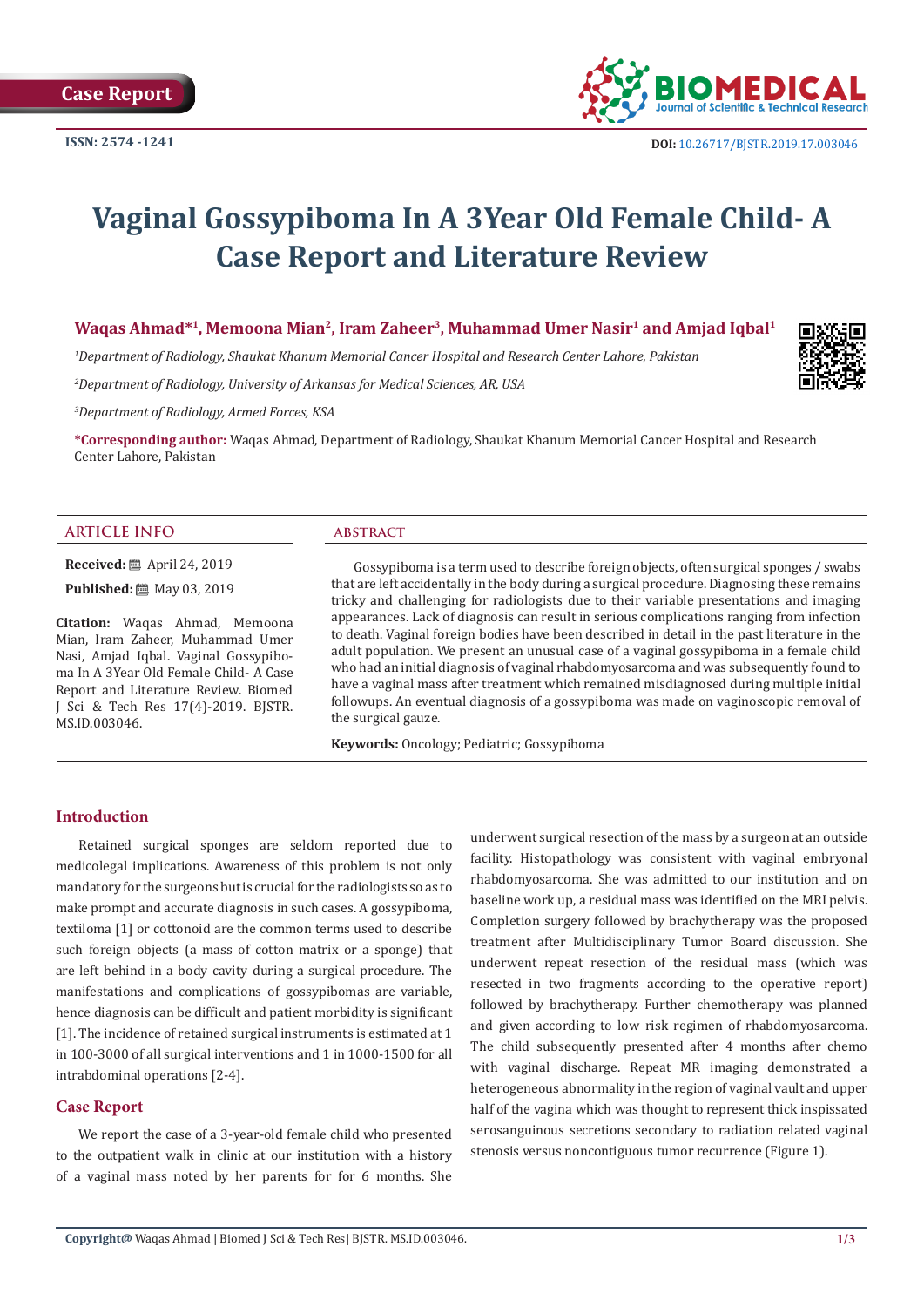

**Figure 1:** Sagittal(a) and axial (b) T2W images showing heterogenous mass like signal changes in vaginal canal thought to be secretions or disease. Similar changes noted on axial (c) and coronal (d) T1WI. It finally proved to be a gossypiboma on vaginoscopy/ pathology.

 Examination under anesthesia was suggested. Cyst vaginoscopy was performed. On per operative findings a large foreign body was seen in vagina with minor ulcerations. No residual thickening of vaginal wall and no evidence of any residual tumor was seen. Removal of the foreign body was performed, which turned out to be surgical gauze. Post procedure imaging showed complete removal of gauze (Figure 2). Histopathology suggested a gossypiboma which was left inside at the time of brachytherapy.





# **Discussion**

Several cases of retention of surgical gauze after surgical procedures have been reported in literature; however, many remain unreported due to fear of litigation [1]. Forgotten gauze has been known to migrate to several hollow intra-abdominal organs such as intestine, stomach, and thoracic cavity [1-11]. Different foreign bodies have been forgotten, transported, or left accidentally in the adult vagina over a period of time. Such objects included tampons, bottle caps, sex toys, and sometimes dangerous substances like batteries and illicit drugs [3]. To our knowledge, a case of a vaginal gossipiboma in a pediatric patient is a rare occurrence. Pathologically, two types of foreign-body reaction can occur. The first is an aseptic fibrinous response that creates adhesions and encapsulation. The second response is exudative in nature and leads to abscess formation with or without secondary bacterial invasion [6]. In an experimental animal study to evaluate the process of migration of gossypiboma; four stages ware described.

These are foreign-body reaction, secondary infection, mass formation, and remodeling. Plain radiography and computed tomography (CT) can diagnose most cases of gossypiboma. However, MRI is useful in differentiating a foreign body from an abscess [1,3,9,12,13]. Malignant transformation has been reported following long-standing irritation from gossypiboma resulting in hematoma, granulomatous inflammation, abscess formation cystic masses, and/or neoplasm [12,13]. The treatment options for gossypiboma depend on the size, location, complications, and facilities available; ranging from laparoscopic retrieval to open surgery [14-16]. Uncomplicated gossypiboma can be retrieved laparoscopically. However, migration to hollow organs requires exploration, removal of the foreign body, followed by resection, and/or repair of the perforated organs, toileting, and sometimes drainage of the cavity.

# **Conclusion**

The radiologist should almost always consider the possibility of a retained sponge in imaging of every postoperative case including the pediatric patient population. This is even more important in patients with unusual presentations and or radiological imaging findings. A high degree of suspicion is important for preoperative diagnosis. Despite the use of radio-opaque sponges and thorough sponge counting, this dreaded mishap still occurs. Although human